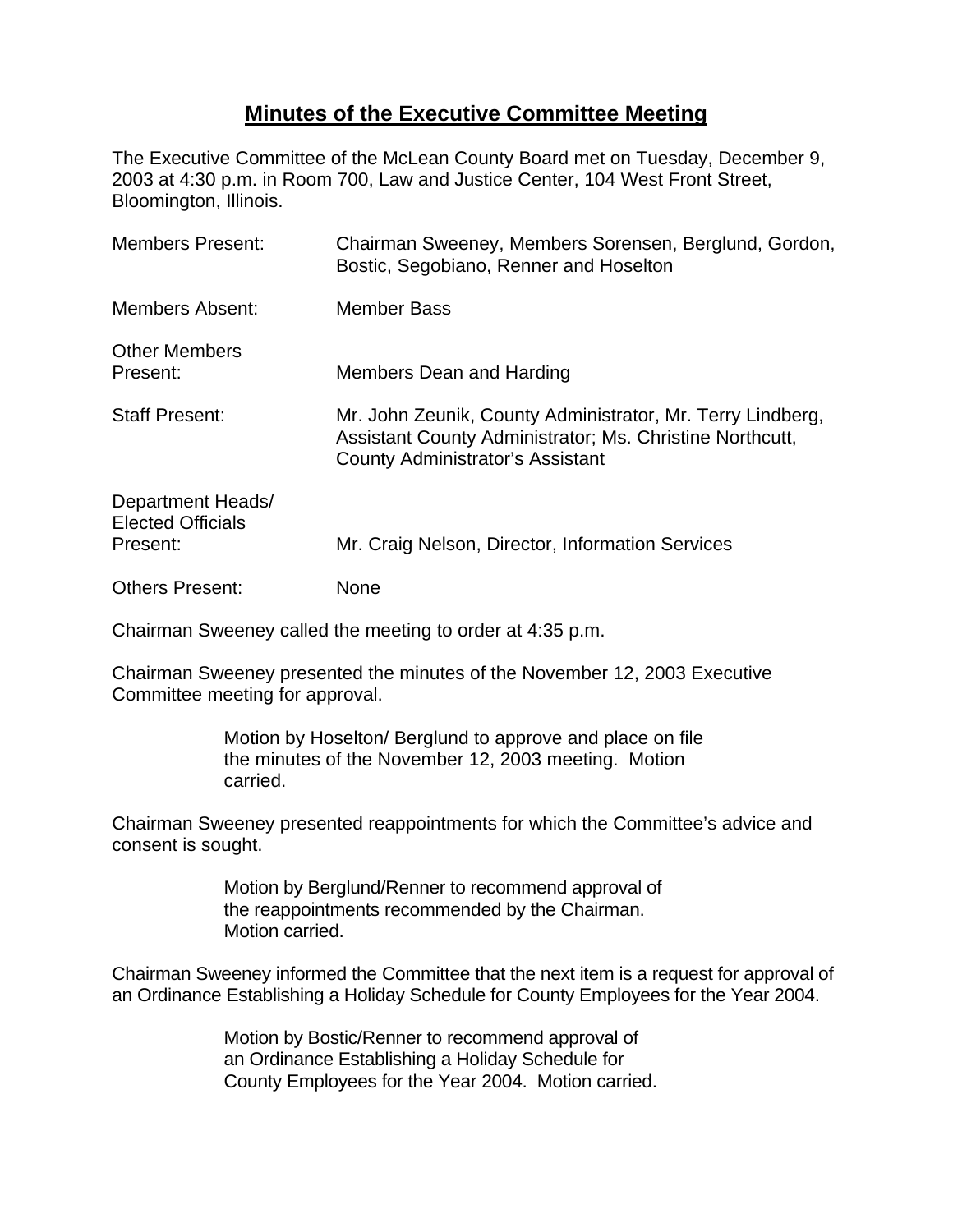Minutes of the Executive Committee December 9, 2003 Page Two

Chairman Sweeney stated that next item is a request for approval of an Ordinance Establishing County Board Meeting dates for Calendar Year 2004.

> Motion by Bostic/Berglund to recommend approval of an Ordinance Establishing County Board Meeting dates for Calendar Year 2004.

Mr. Gordon asked if the July Meeting was, as per usual, not conflicting with the annual NACo Conference. Mr. Zeunik stated that the July date was checked to be sure that it did not conflict with the NACo Annual Conference. Mr. Zeunik noted that he will confirm the dates for the 2004 NACo Annual Conference, which will be held in Phoenix, Arizona.

Motion carried.

Chairman Sweeney stated that the next item on the agenda is from the Information Services Department. Chairman Sweeney asked Mr. Craig Nelson to present that item.

Mr. Nelson stated that he requesting approval to purchase software and printers for the squad cars for the Sheriff's Department. Mr. Nelson advised that there is an opportunity to coordinate this purchase with the Town of Normal Police Department in order to automate the entry of citations in the cars, thus eliminating keystroke data entry in the Circuit Clerk's Office. Mr. Hoselton noted that this bid came in just under the specified amount of \$25,000.00. Mr. Hoselton asked Mr. Nelson if he explained to the vendor the price range that the bid must meet in order to avoid competitor's bidding requirements. Mr. Nelson stated that he did not. Mr. Nelson stated that they have a set price that is published, no matter how many units you purchase.

> Motion by Renner/Hoselton to recommend approval to purchase Automated Citation Software and printers for the Sheriff's Department. Motion carried.

Mr. Nelson stated that the next item is simply a renewal of an IBM software/hardware contract on the AS/400. Mr. Nelson informed the Committee that this is the system which houses the property tax system and financial and budgetary systems. Mr. Nelson noted that this is a three-year renewal.

> Motion by Renner/Sorensen to recommend approval for a three-year IBM Software/Hardware Contract Renewal. Motion carried.

Chairman Sweeney stated that the next item is a request for approval of a Resolution of Congratulations for the 2003 Bloomington High School Boys Football Team.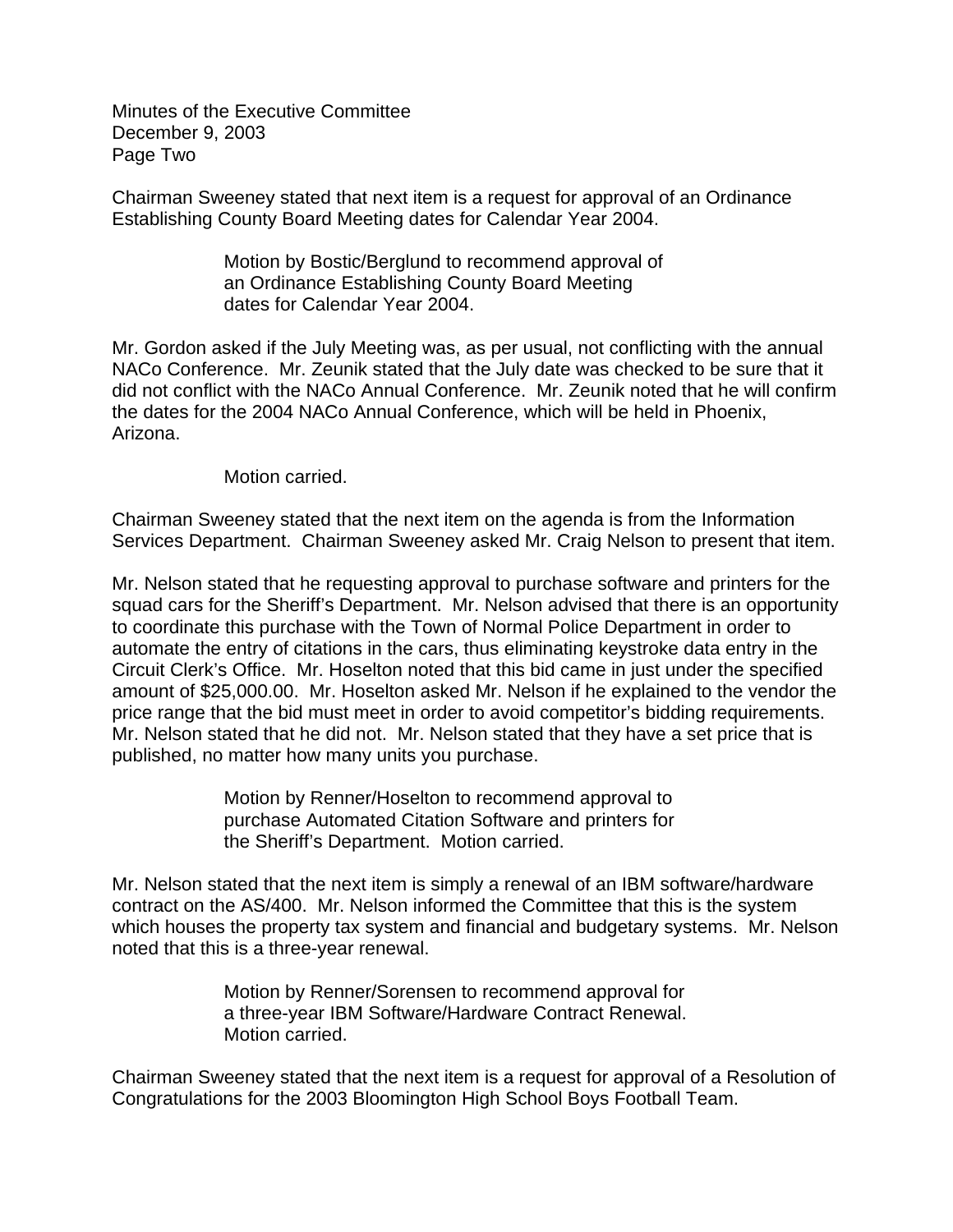Minutes of the Executive Committee December 9, 2003 Page Three

> Motion by Renner/Berglund to recommend approval of Resolution of Congratulations for the 2003 Bloomington High School Boys Football Team. Motion carried.

Chairman Sweeney stated that the next item is request for approval of a Resolution of Congratulations for the 2003 LeRoy High School Boys Football Team.

> Motion by Gordon/Renner to recommend approval of of Resolution of Congratulations for the 2003 LeRoy High School Boys Football Team. Motion carried.

Chairman Sweeney informed the Committee that the last item is a request for approval of a Resolution of Congratulations for the 2003 Central Catholic High School Girls Volleyball team.

> Motion by Berglund/Gordon to recommend approval of a Resolution of Congratulations for the 2003 Central Catholic High School Girls Volleyball team. Motion carried.

Mr. Segobiano asked if he could make a request for a Resolution of Congratulations for a Grade School team. Mr. Zeunik replied that it has been done before. Mr. Segobiano asked if another Resolution of Congratulations could be added for the Epiphany Grade School 7A girls' basketball team, which is competing for the State Championship.

> Motion by Gordon/Renner to recommend approval of a Resolution of Congratulations for the 2003 Epiphany Girls 7A Basketball Team. Motion carried.

Chairman Sweeney stated the next item on the agenda are the Committee reports.

Mr. Stan Hoselton, Vice-Chairman of the Transportation Committee, stated that the Transportation Committee brings no items for action at this time.

Mr. Matt Sorensen, Chairman of the Finance Committee, stated that the Finance Committee brings two items for action. The first is a request for approval of an Emergency Appropriation Ordinance Amending the Fiscal Year 2003 Combined Annual Appropriation and Budget Ordinance, General Fund 0001, Facilities Management Department 0041, Health Department Building 0046.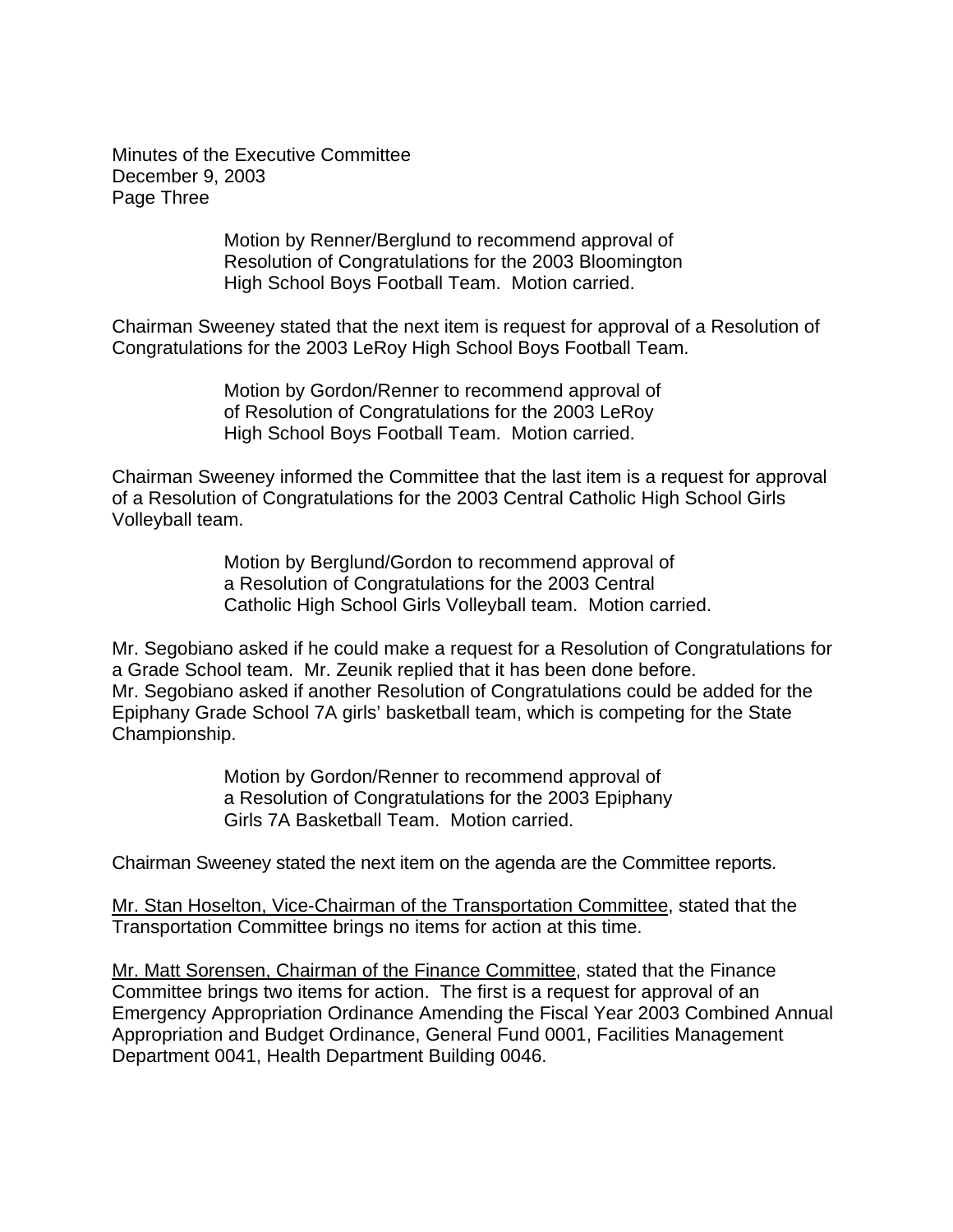Minutes of the Executive Committee December 9, 2003 Page Three

> Motion by Sorensen/Renner to recommend approval of an Emergency Appropriation Ordinance Amending the Fiscal Year 2003 Combined Annual Appropriation and Budget Ordinance, General Fund 0001, Facilities Management Department 0041, Health Department Building 0046. Motion carried.

Mr. Sorensen stated that the next item is a request for approval of a Resolution concerning the Placement of a Referendum Question on the ballot of the March 16, 2004 election, pursuant to the Constitution of the State of Illinois and the Election Code.

> Motion by Sorensen/Berglund to recommend approval of a Resolution concerning the Placement of a Referendum Question on the ballot of the March 16, 2004 election, pursuant to the Constitution of the State of Illinois and the Election Code.

Chairman Sweeney asked if there was any discussion. Mr. Renner stated that he would like to speak in opposition to this Resolution. Mr. Renner noted that in principle, he does agree that there are non-policy making elected positions, which can be appointed by the Administrator or the County Board Chairman. However, Mr. Renner stated that the timing is inappropriate. We are in the midst of an election and, in his opinion, structural changes in the office should not be made when there are concerns about a particular incumbent or individual.

Mr. Segobiano stated that this move has been tried before and was defeated by a margin of 2 to 1. Mr. Segobiano noted that the County Board Members are supposed to represent the people. This is an issue that should be initiated by the public. Mr. Segobiano stated that the only way that he would support this issue is if it was brought before the board by the public.

Chairman Sweeney stated that he just returned from a short trip out of town. When he returned, he found out that this item was going to be on the Executive Committee's Agenda. Chairman Sweeney noted that first of all, he does not think that it is in keeping with the spirit of the law when the Finance Committee recommends an item the Executive Committee, which did not appear on the Finance Committee Agenda. He believes that if this Resolution is passed, then in the future, there will be other items which will be advanced as recommendation to the Executive Committee. Chairman Sweeney pointed out that Mr. Segobiano is correct. Nearly 4 years ago the County Board put the Auditor's Office on the ballot to be an appointed position and it lost by a margin of 2 to 1. Chairman Sweeney stated that, in addition, he does not like the idea that the Chairman makes the decision for an Appointment. He reminded the Committee that he has had to make five appointments over the past three years. He doesn't think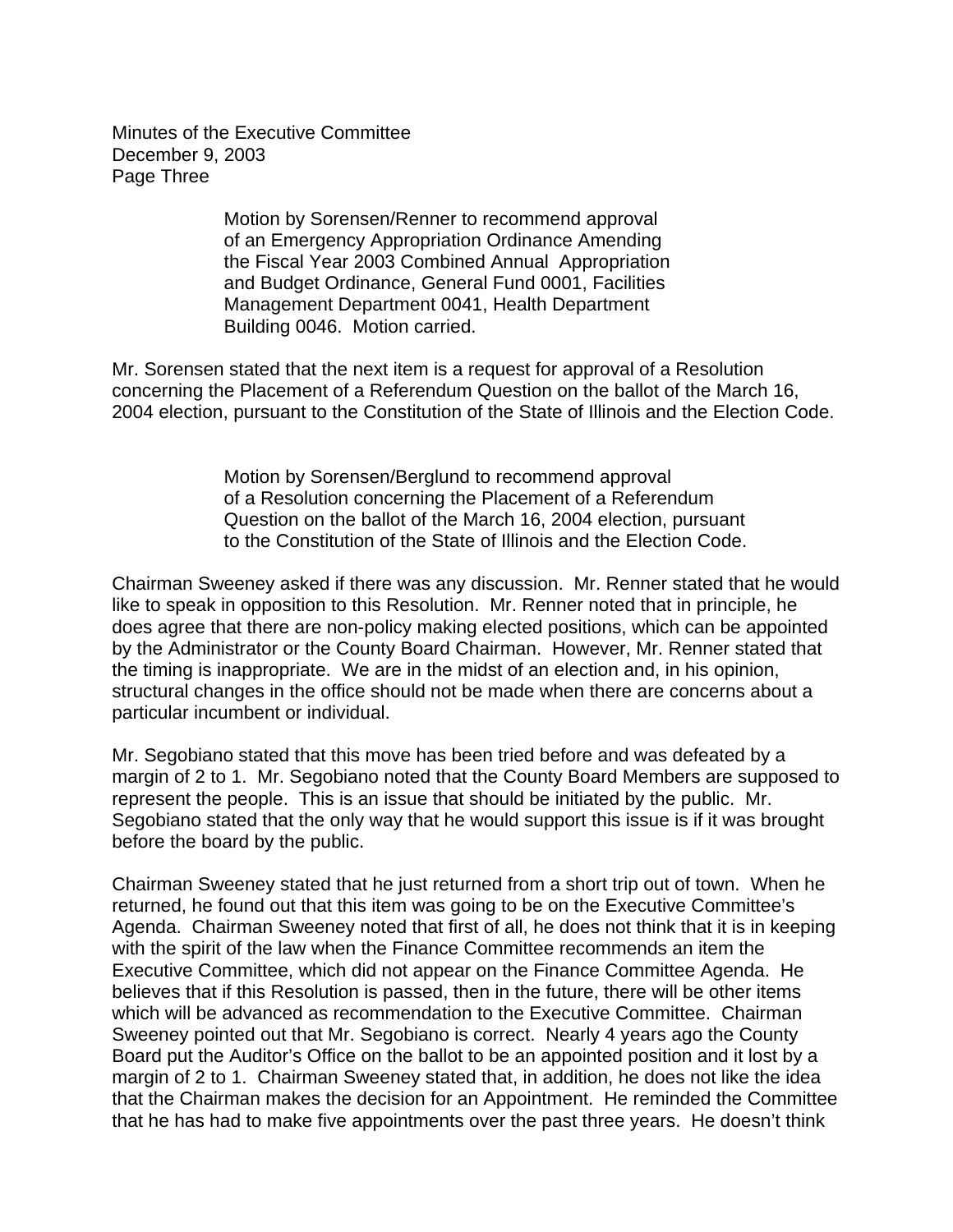the Chairman should make those decisions. Chairman Sweeney stated that the Administrator could make the Appointment and that he does not have a problem with Minutes of the Executive Committee December 9, 2003 Page Four

that. However, this Resolution does not inform the public of the how the County Board intends to fill this appointment. Chairman Sweeney stated that he also agrees with Mr. Renner that the timing is very poor. Chairman Sweeney noted that he also agrees with Mr. Segobiano that the this referendum question should originate by a public petition drive.

Ms. Berglund stated that she would like to inform the Committee that Mr. Zeunik informed the Finance Committee that the wording on the Resolution was mandated by State Law, so the Finance Committee did not choose to word the Resolution in that particular manner. Chairman Sweeney replied that it does not inform the public how the appointment will be made.

Mr. Segobiano stated that the County Board Members are bound by law to act in an open forum with an agenda. If we as, County Board Members, are questioning what is going on in the Recorder's Office, perhaps, we should question the manner in which this proposed Resolution came about.

Mr. Hoselton stated that he asked some of the people in his District how they felt about this issue. He stated that many of them did not want to lose the right to vote for a governmental office. Mr. Hoselton stated that he, too, opposes this Resolution.

Mr. Gordon stated that as a whole, the number of Recorder's of Deeds offices in Illinois has significantly declined. If this were part of a broader public information campaign, that point might be made and, perhaps, this Resolution may pass in that form. Mr. Gordon stated that he is going to vote against placing this on the ballot, but he agrees with those who say that the Recorder should be appointed and not elected.

Mr. Sorensen stated that the question has been asked and answered multiple times as to whether or not an Oversight Committee of the Board can bring up topics and advance them through the County Board Committee process. The action of the Finance Committee was completely within the scope of *Robert's Rules of Order,* the Rules of this Board and the Open Meetings Act. Mr. Sorensen stated that he takes a great deal of exception that the Finance Committee acted in someway incorrectly in discussing a topic and passing it to the Executive Committee. By definition, the Finance Committee's recommendation is not a final action on this issue.

Chairman Sweeney stated that he feels that what happened in the Finance Committee is due to a loophole in the law and he doesn't believe that it concurs with the spirit of the law.

Ms. Berglund stated that, perhaps, this item should have been brought up in August, 2003. The reason that this was brought up this month is because the December Board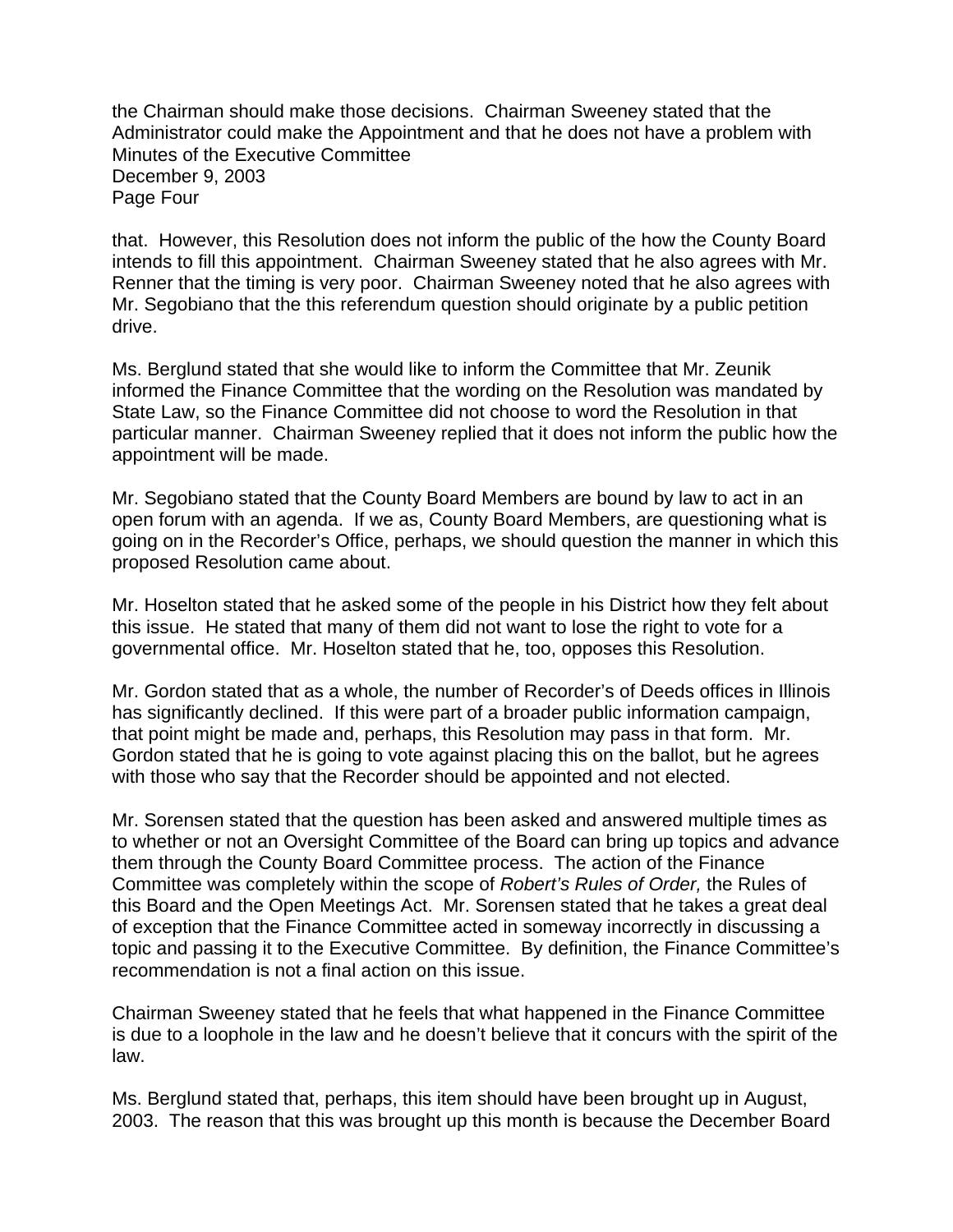Meeting is the last chance to place this question on the March 16<sup>th</sup> ballot. Chairman Sweeney asked what was the reason that it was brought up. Ms. Berglund replied that Minutes of the Executive Committee December 9, 2003 Page Five

you would have to ask Mr. Selzer that question. However, Ms. Berglund stated that she feels the timing is right.

Mr. Renner called for the question.

Mr. Segobiano asked for a roll call vote. Chairman Sweeney stated that the Chairman will vote.

> Member Bostic "No" Member Berglund "Yes" Member Hoselton "No" Member Segobiano "No" Member Renner "No" Member Gordon "No" Member Sorensen "Yes" Chairman Sweeney "No"

Chairman Sweeney announced that the motion failed by a vote of 6-2.

Chairman Sweeney asked Mr. Sorensen if there was anything else from the Finance Committee. Mr. Sorensen replied that the items on the agenda regarding a purchase of voting equipment in the County Clerk's Office will be reviewed at a Stand-up Committee meeting before the County Board Meeting and will likely be removed from the agenda.

Mr. Tari Renner, Chairman of the Justice Committee, stated that the Justice Committee brings two items for action. The first item is Request for Approval of 2004 Intergovernmental Agreements for Jail Booking Services for the City of Bloomington, the Town of Normal, and Illinois State University.

> Motion by Renner/Gordon to recommend approval of 2004 Intergovernmental Agreements for Jail Booking Services for the City of Bloomington, the Town of Normal and Illinois State University.

Mr. Hoselton asked if any of these agencies pick up any additional charges if we have to transport their inmates to other Counties because of overcrowding. Mr. Zeunik replied that the law specifies that the Sheriff's Department must take any individual that a law enforcement agency brings to the Sheriff's Department. These Intergovernmental Agreements were established when the County was able to persuade the other local law enforcement agencies to agree to centralized booking. Previously, when an individual was arrested by another law enforcement agency, they were booked in their own police station and then eventually rebooked at the Sheriff's Department. Mr. Zeunik stated that the County has encouraged the idea of centralize booking being done by the Sheriff's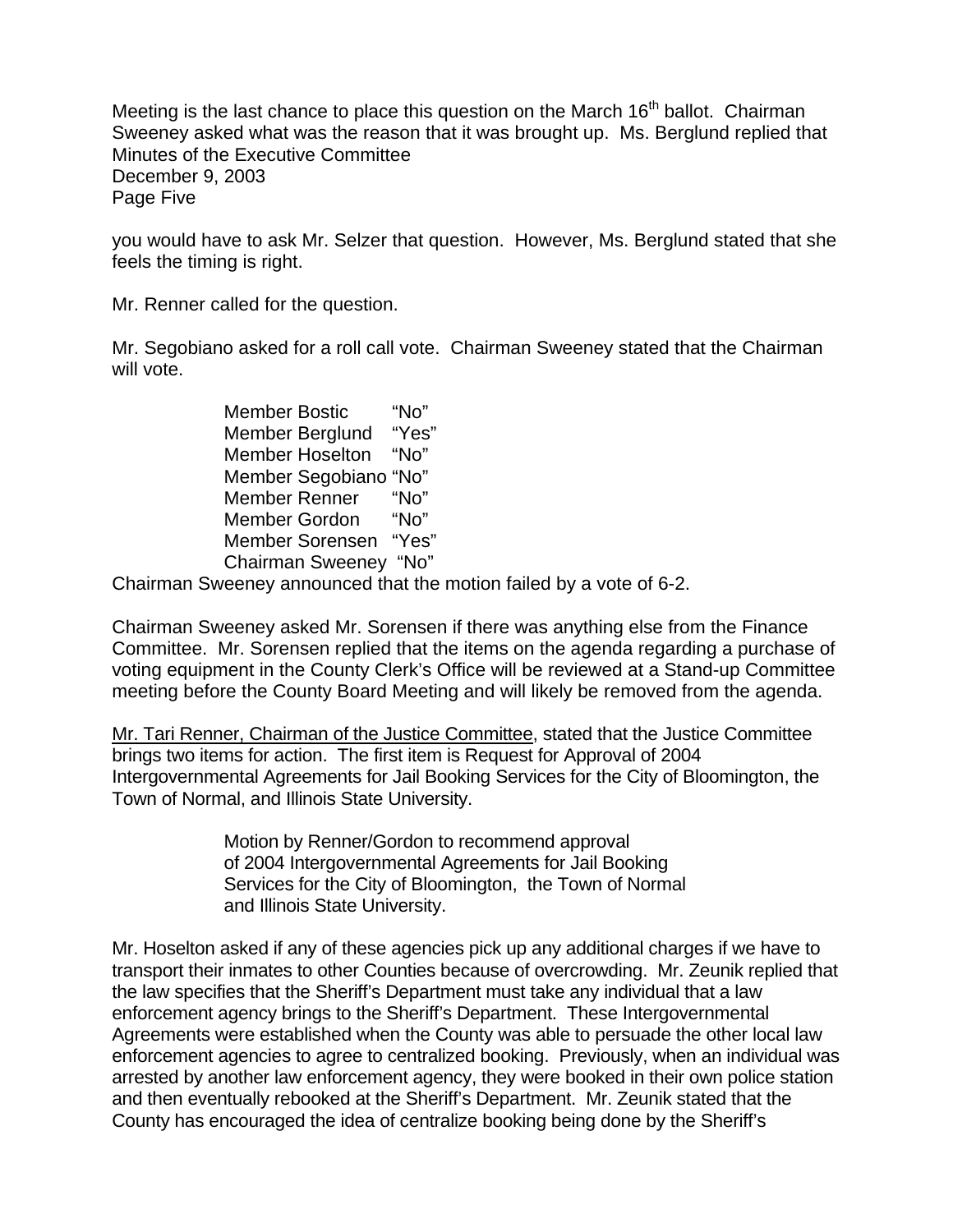Department. This cost is basically intended to cover the additional clerical and records expense with making all of the information available to these agencies. Minutes of the Executive Committee December 9, 2003 Page Six

Mr. Segobiano asked if the fee study that is being done in the Sheriff's Department finds that we should be charging these agencies a different amount, are these fees set for the year because we already have this Intergovernmental Agreement in place. Mr. Zeunik replied that the fee study that is being done by MAXIMUS, Inc. is looking at all fees that are charged by the Sheriff's Department where County Government is permitted by State Law, to increase the fee and, to recover the full cost. Mr. Zeunik noted that you cannot recover the cost from another local government for holding custodies that the Sheriff has accepted. Mr. Zeunik stated that the County can always go back and attempt to renegotiate these Intergovernmental Agreements.

Motion carried.

Mr. Renner stated that the second item for action is a request for approval of 2004 vehicle bids for Sheriff's Department and Coroner's Office.

> Motion by Renner/Berglund to recommend approval of 2004 vehicle bids for Sheriff's Department and Coroner's Office.

Mr. Segobiano asked if there was any policy against having any decals on the Sheriff's vehicles other than County logos. Mr. Zeunik replied that the policy adopted by the County Board in April, 1988, governs the placement of decals and logos on certain County owned vehicles.

Motion carried.

Mr. Renner stated that there are no other items for Committee action. There we no questions for Mr. Renner.

Mr. George Gordon, Chairman of the Land Use and Development Committee, stated that the Land Use and Development Committee brings one item for action. Mr. Gordon stated that the item is a request for approval of a Regional Planning Service Agreement with the Regional Planning Commission.

> Motion by Gordon/Renner to recommend approval of the Regional Planning Service Agreement with the Regional Planning Commission. Motion carried.

Mr. Gordon stated that he has no other items for action. There were no questions for Chairman Gordon.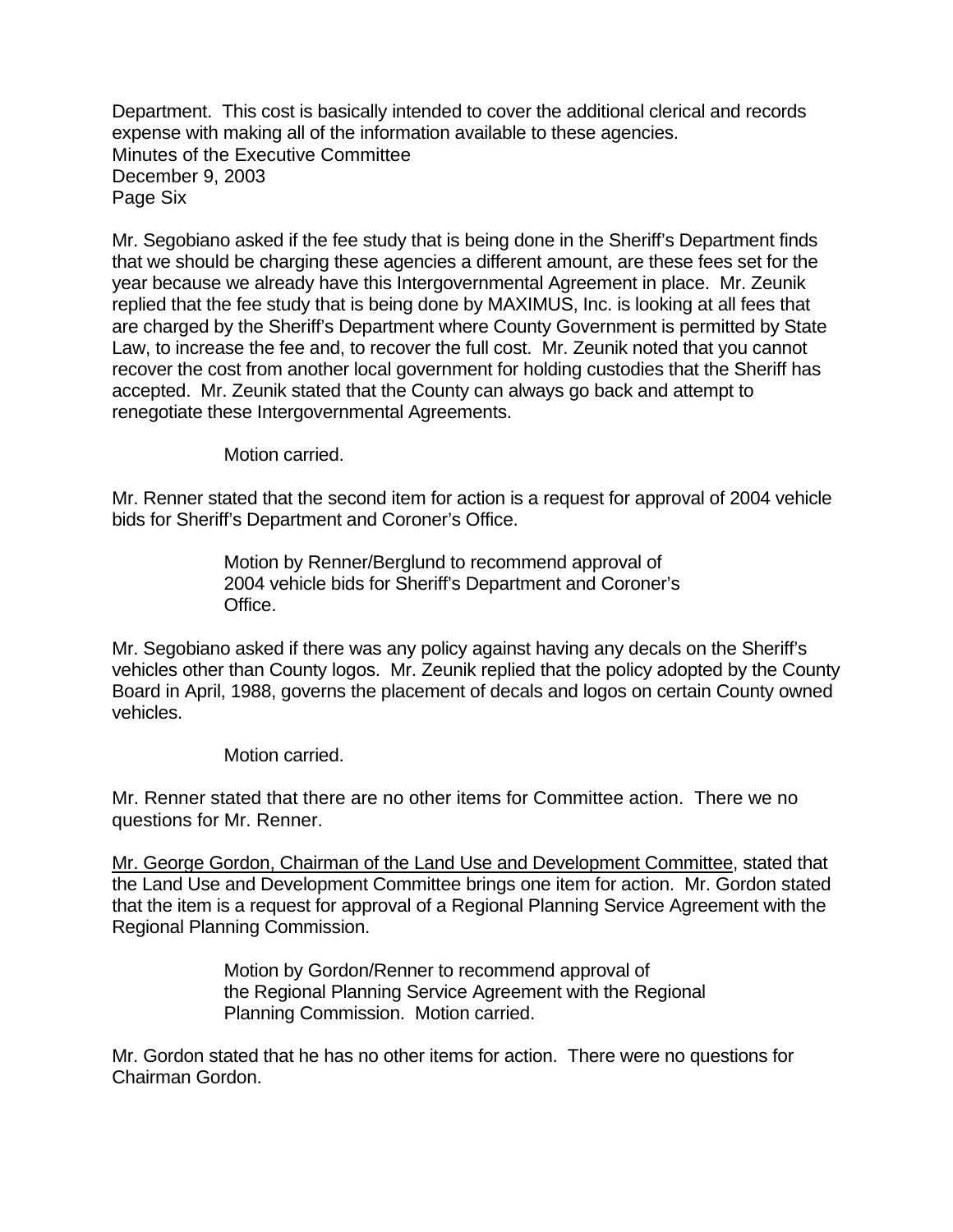Minutes of the Executive Committee December 9, 2003 Page Seven

Ms. Diane Bostic, Chairman of the Property Committee, stated that the Property Committee brings no items for action. There were no questions for Ms. Bostic.

Chairman Sweeney stated that the next item is the report of the County Administrator. Mr. Zeunik stated that he wanted to continue updating the Executive Committee regarding the County's financial status. As of November  $30<sup>th</sup>$ , fiscal year 2003 is 92% complete. Mr. Zeunik informed the Committee that as far as the State revenue sources, State Sales Tax is coming in at 94.6% of budget. State Income Tax revenue is coming in at 81.9% of budget, which is below projected numbers and reflects changes that the State legislature made in the formula for distributing the local governments share of State Income Tax receipts. The legislature changed the distribution formula for local governments and made that effective as of July 1, 2003, which is the beginning of the Fiscal Year. Mr. Zeunik stated that the Personal Property Replacement Tax (PPRT) is coming in at 87.7%. The County Treasurer, Ms. Becky McNeil, informed Mr. Zeunik that the Treasurer's Office has just received another payment from the State and that they project that payment will bring the PPRT up to budget. Mr. Zeunik informed the Committee that in the County's General Fund, through November  $30<sup>th</sup>$ , revenues are at 86.2% of budget. In FY 2002 they were at 87%. Expenses are running at 83.2% of budget and, last year, expenses were running at 90.6% of budget.

Mr. Zeunik noted that the only other thing that he would like to mention is that the County did receive an upgrade in our credit rating from Moody's. The County had previously been rated Aa3. Moody's upgraded the County to Aa2, with a stable outlook. Moody's was very complimentary of the County's continued well-managed financial operations in their rating report. There were no questions of Mr. Zeunik.

Chairman Sweeney asked if there were any other business or communications. Mr. Hoselton asked what the County gains from NACo. He also noted that he would not want to see anyone attend the summer conference or any future meetings until the Executive Committee supports the cost. Mr. Hoselton stated that there are a number of Board Members who attend this conference and they never provide written communications regarding the conference. Mr. Hoselton asked if the County Administrator could consider the questions that he has posed and give a report at the next Executive Committee Meeting.

Chairman Sweeney presented the bills as recommended and transmitted by the County Auditor for payment. The fund total for this month is \$258,812.41.